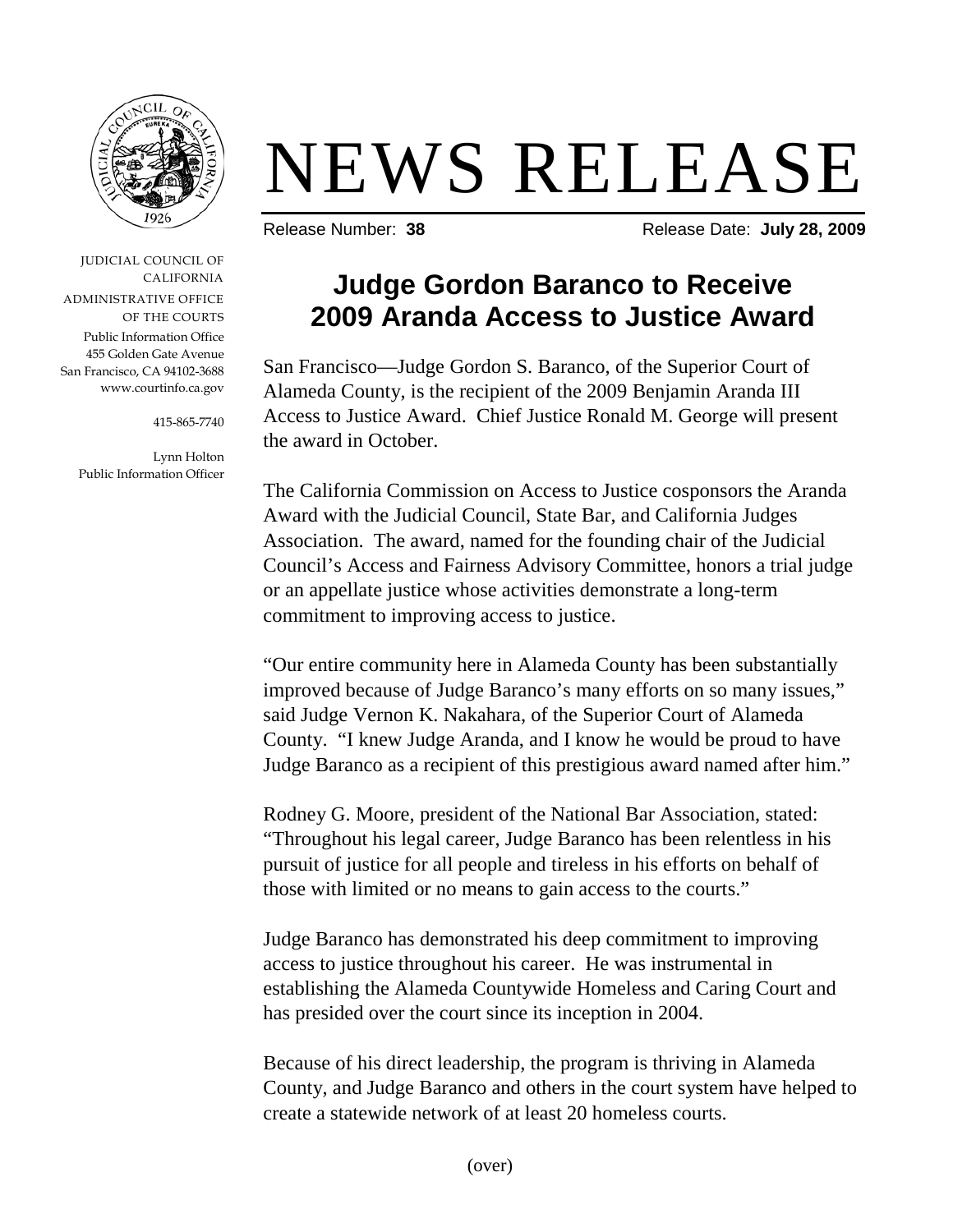The Homeless and Caring Court features a compassionate and welcoming environment for homeless defendants, who ordinarily are reluctant to seek available help and are fearful of traditional court contacts. Many defendants have avoided necessary contact with the judicial system to address outstanding citations, infractions, nonviolent misdemeanors, and failure to appear charges.

The Homeless and Caring Court sessions are held every two months in nontraditional settings—such as drop-in centers for hot meals and counseling, soup kitchens, church halls, and drug treatment programs—to conduct its business in a more familiar, less intimidating, and more comfortable setting. The court is designed as a way to identify at an early stage individuals in the criminal justice system who need to be treated and housed as well as prosecuted. Often mental illness or behavioral dysfunction can lead to criminal activities

In addition, Judge Baranco began a collaboration between Alameda County courts and the Peralta Community College District to teach students to become certified court interpreters. The shortage of court interpreters throughout California has been a serious problem within the court system for years. Those most in need of interpreters—the poor and disenfranchised—are often trying to navigate a complex legal system without knowing the language.

The course is a two-year program where bilingual Spanish- and English-speaking students are given the opportunity to enter the field of legal interpretation as a career. The course is being designed to acquaint students with the profession, its code of ethics, and the different modes of interpretation: consecutive, simultaneous, and sight. Students will be able to supplement their course lectures with class visits by judges, commissioners, and court staff. They will also be given the opportunity to observe interpretation in action in court settings in Alameda County.

Judge Baranco also supports and works with Youth Uprising, a nonprofit organization that creates and sustains economic development of youth leadership, through programs in arts and culture, health and wellness, and career and education for low-income youth and young adults.

Judge Baranco is vice-chair of the Judicial Council's Access and Fairness Advisory Committee, where his work has included important contributions to the council's statewide strategic planning, grand jury reform, language access planning, judicial education, diversification of the judicial branch, and community-focused court planning. The judge also serves on the Judicial Council's Task Force for Criminal Justice Collaboration on Mental Health Issues and spent many years contributing to the Governing Committee of the Center for Judicial Education and Research.